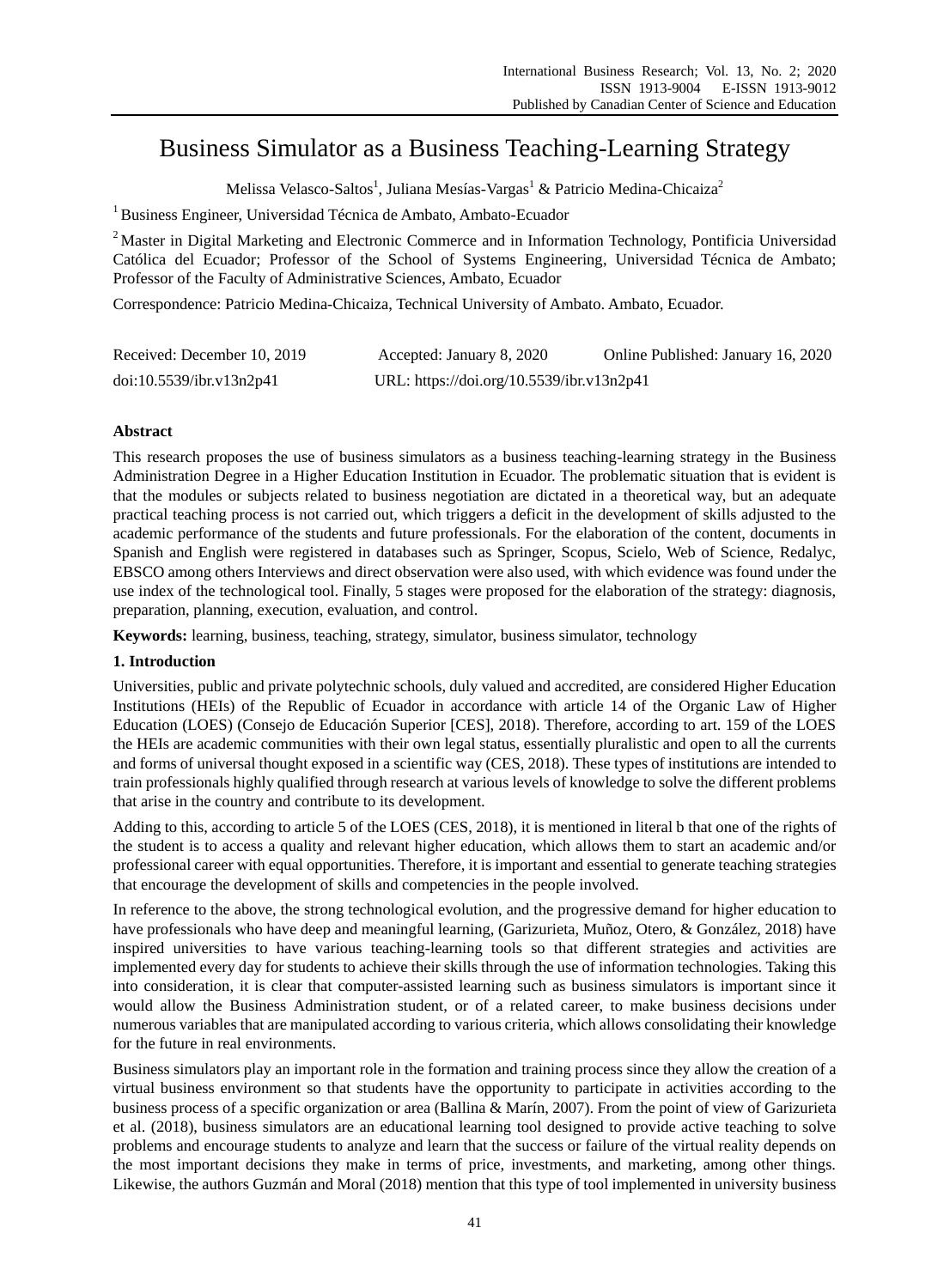education has been transformed into teaching strategies, in particular when applying theoretical knowledge, reviewing the impact of decisions and minimizing the risks that would lead to mistakes in real situations. Therefore, the use of business simulators is key for teachers in the teaching process, as well as for students in their training and learning, when developing their skills and abilities in the business process that foster lasting learning so that the students believe in their projections.

In this way, the problematic situation that is evidenced through visits made to 4 HEIs of the city of Ambato-Ecuador is that the modules or subjects related to business negotiation are dictated in a theoretical way, but an adequate practical teaching process is not carried out, which triggers a deficit in the development of skills adjusted to the current job performance of students and future professionals. In addition, it is evident that the teaching staff is not trained to present an appropriate teaching process that involves the use of tools that make it possible to take advantage of administrative-theoretical knowledge in practice. Consequently, the direct beneficiaries are teachers, students, and HEIs, when using business simulators as a tool in the teaching-learning process and business development. On the other hand, companies that will have competent and proactive professionals are indirect beneficiaries.

With this reference, this paper aims to propose the use of business simulators as a business teaching-learning strategy in the Business Administration Degree in an HEI.

#### **2. Methodology**

The study has been structured through research and bibliographic compilation in Spanish and English, on data basis, such as: Springer, Scopus, Scielo, Web of Science, Redalyc, Google Scholar, EBSCO as well as academic websites, theses repositories and studies from national organizations, which allowed the review and analysis of a series of relevant documents. Based on the information gathered, the use of the theoretical methods, among them, analysis-synthesis, which allowed reaching personal conclusions on the matter. It has been inductive-deductive in the process of understanding what a simulator is, business simulator and its relationship in the process of teaching-learning in the administrative field.

Interviews were conducted as a base to obtain information, where structured questions were made for three groups of people: career coordinators, teachers and students, for the three HEIs visited.

#### **Participants**

Ambato-Ecuador covers 4 HEIs, 3 private and 1 public institution (CES, 2018). This study sampled 3 out of the 4, discarding 1 of the private institutions since they do not possess data or experience in the subject matter.

The people surveyed are described below:

Table 1. Sample

| <b>HEI</b>       | <b>Business</b><br><b>Coordinators</b> | Administration | <b>Faculty with higher studies</b><br>in Business | <b>Administration</b><br><b>Business</b><br>Students between 4th and 6th<br>semester |
|------------------|----------------------------------------|----------------|---------------------------------------------------|--------------------------------------------------------------------------------------|
| <b>Private 1</b> |                                        |                |                                                   |                                                                                      |
| <b>Private 2</b> |                                        |                |                                                   | 20                                                                                   |
| <b>Public 1</b>  |                                        |                |                                                   |                                                                                      |

Source: own elaboration

#### **Procedure**

After the bibliographical revision, the following steps took place: First, a brief investigation was made into HEIs registered in the city of Ambato, Ecuador. Second, the HEIs offering Business Administration degrees were selected and contacted to diagnose the use of business simulators in the teaching-learning process. Then, directors of the Business Administration Board of each institution were interviewed aiming to find the courses in which one could use technological tools. Next, teachers were also interviewed regarding whether they actually use these tools in their courses. Lastly, students were surveyed to find out how to manipulate business simulators in the development of their learning. A bibliographic search was conducted to find strategies linked to the use of business simulators. A strategy was built. And finally, the phases and activities of the proposed strategy were socialized.

#### **3. Results**

The topics addressed in this section are: Emergence and development of business simulators, general characteristics, student-teacher benefits, classification and comparative analysis of business simulators.

#### **Emergence and development of business simulators**

A historical background analysis of business simulators is presented chronologically.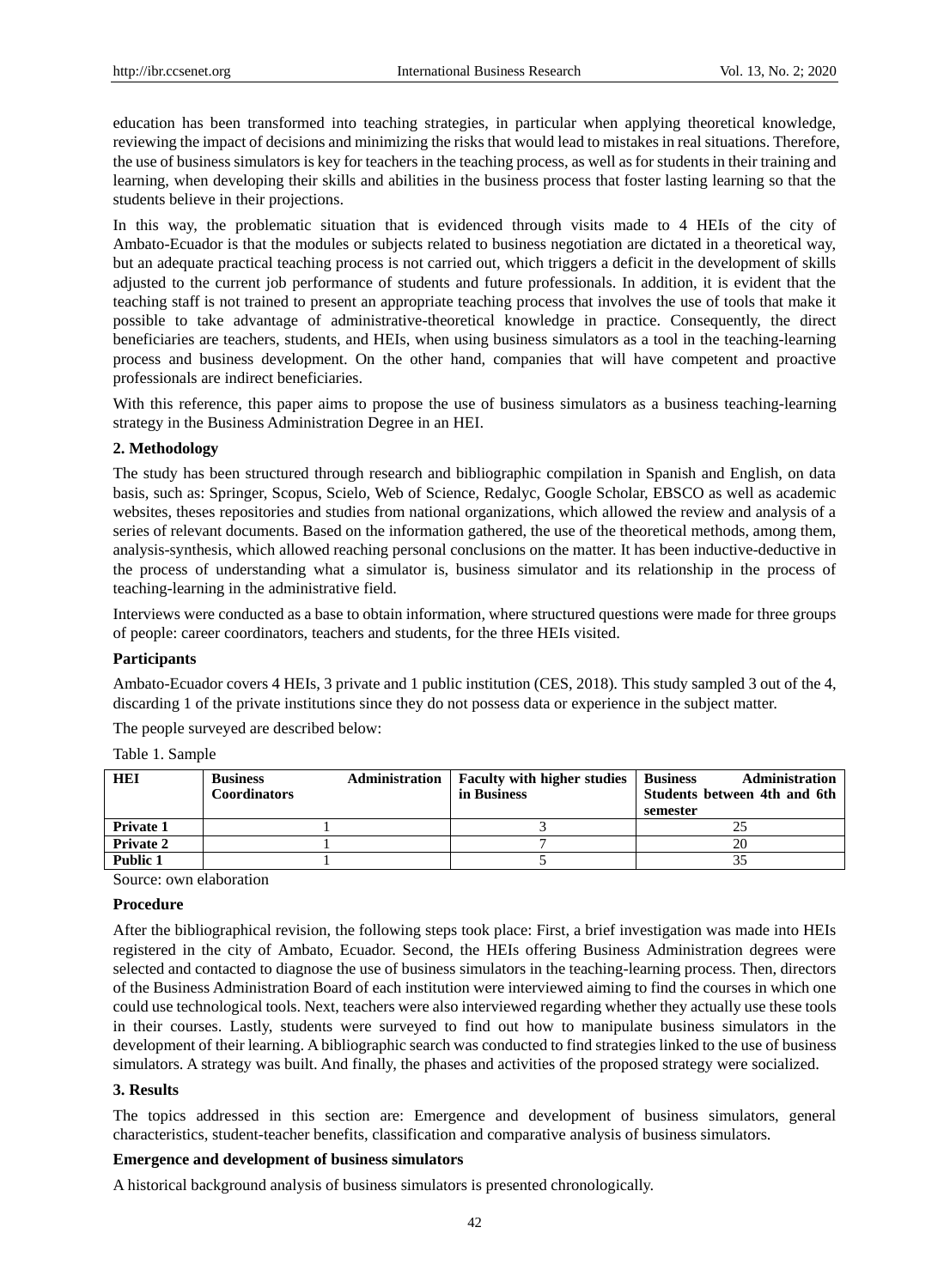| Year | Author                       | <b>Tool development</b>                                                             | <b>Description</b>                                                                                 |
|------|------------------------------|-------------------------------------------------------------------------------------|----------------------------------------------------------------------------------------------------|
| 3000 | Garizurieta Et               | Board games in China.                                                               | Game on boards in which each participant had to                                                    |
| a.C  | al. (2018)                   |                                                                                     | create strategies to get the most chips from his                                                   |
|      |                              |                                                                                     | opponent.                                                                                          |
| 1934 | Garizurieta Et<br>al. (2018) | Monopoly emerges as an approach to<br>business simulation games.                    | Game board that recreates a city, in which the<br>purchase and sale of real estate is carried out. |
| 1956 | Ruź & Ruź                    | Development of the first practical and                                              | It was the first computerized simulator to make                                                    |
|      | (2013)                       | successful business simulation game                                                 | administrative decisions as a team through a program                                               |
|      |                              | called "Top Management Decision                                                     | that processed its provisions and presented quarterly                                              |
|      |                              | Simulation", which was widely used.                                                 | financial reports.                                                                                 |
| 1957 | Ruź & Ruź                    | The consulting firm McKinsey y Cia.                                                 | It offered the option of handling simplified                                                       |
|      | (2013)                       | developed the business administration<br>simulator to use in its business seminars. | accounting and mathematical operations such as<br>sales prices, production volumes etc., through a |
|      |                              |                                                                                     | computerized program.                                                                              |
| 1957 | Ruź & Ruź                    | The University of Washington became                                                 | It allowed students to make strategic management                                                   |
|      | (2013)                       | the first to use a business simulation                                              | oriented decisions based on external economic                                                      |
|      |                              | game in its class (Business Policy).                                                | factors.                                                                                           |
| 1963 | LABSAG                       | In Latin America, the first University to                                           | Simulation programs were increasingly inserted in                                                  |
|      | (2018)                       | use simulations was the Monterrey                                                   | the educational area as a tool for teachers and                                                    |
|      |                              | Institute of Technology and Higher                                                  | students.                                                                                          |
|      |                              | Education, shortly after organizing the                                             |                                                                                                    |
|      |                              | first Master in Business Administration.                                            |                                                                                                    |
| 1969 | LABSAG                       | Graham and Gray publish a description                                               | This large number of simulators focused on different                                               |
|      | (2018)                       | of 180 computerized simulators.                                                     | areas such as aerospace, advertising, sales, banking,<br>agribusiness, among others.               |
| 1974 | LABSAG                       | Schriesham located 400 simulators.                                                  | Part of this growth was the accreditation standard                                                 |
|      | (2018)                       |                                                                                     | imposed by the American Association of Collegiate                                                  |
|      |                              |                                                                                     | Schools of Business (AACSB) by demanding that the                                                  |
|      |                              |                                                                                     | MBA's curriculum should conclude with an                                                           |
|      |                              |                                                                                     | integrative Strategy and Policy course, ideal for the                                              |
|      |                              |                                                                                     | use of simulators and where its usefulness has been                                                |
|      |                              |                                                                                     | concentrated.                                                                                      |
| 1989 | LABSAG                       | One of the most complex simulations                                                 | The simulations grew especially in complexity, using                                               |
|      | (2018)                       | used in the Ace Exercise of the North                                               | them to make decisions in military and flight tasks.                                               |
|      |                              | Atlantic Organization appears in which<br>3,000 commanders participated in the      |                                                                                                    |
|      |                              | decision-making process for eleven days                                             |                                                                                                    |
|      |                              | in a row.                                                                           |                                                                                                    |
| 1996 | <b>LABSAG</b>                | A survey conducted by Anthony J. Faria,                                             | As the number of simulators grew, their advocates                                                  |
|      | (2018)                       | found 11,386 university instructors using                                           | also increased thanks to the variety of fields and                                                 |
|      |                              | simulators in American universities, and                                            | topics related to business and administration.                                                     |
|      |                              | 7,808 companies that used simulators in                                             |                                                                                                    |
|      |                              | the training of their staff.                                                        |                                                                                                    |
| 1998 | Ruź & Ruź                    | Tecnológico de Monterrey<br>Campus                                                  | The technological tool was spreading more and                                                      |
|      | (2013)                       | Estado de México implemented a<br>simulation center.                                | more in the educational field allowing its students to                                             |
|      |                              |                                                                                     | achieve better training and education in the field of<br>business.                                 |
| 2003 | LABSAG                       | LABSAG implemented a laboratory with                                                | The simulators were developed, modified and                                                        |
|      | (2018)                       | 3 business simulators to manage the flow                                            | augmented with an "upgrade" to be able to serve                                                    |
|      |                              | of students and participants online.                                                | many university users and executives online.                                                       |
| 2019 |                              | Ceo-Vitual, Company Game, and Cesim,                                                | These types of virtual platforms offer their service                                               |
|      |                              | are some of the companies that currently                                            | online. Their simulators have an extensive range of                                                |
|      |                              | offer a variety of business simulators.                                             | business environments from less to greater difficulty                                              |
|      |                              |                                                                                     | according to user preference and an increasingly                                                   |
|      |                              |                                                                                     | realistic management experience.                                                                   |

# Table 2. Evolution of business simulators

Source: own elaboration based on reviewed literature

It is evident that business simulators have been part of human life since ancient times, since they need to constantly act in the face of the various events that arise and consequently make decisions. Therefore, these types of tools evoke their principles; subsequently they grow in quantity, complexity and technology. Thus, due to their didactic use, these are integrated into the field of education, especially university as a key and strategic factor for the process of teaching-learning and better business development. There are online business simulators nowadays and thanks to the Internet there is a wide range of these instruments, which offer a variety of business environments with a degree of difficulty to choose according to the user's previous knowledge, accompanied by an increasingly realistic experience.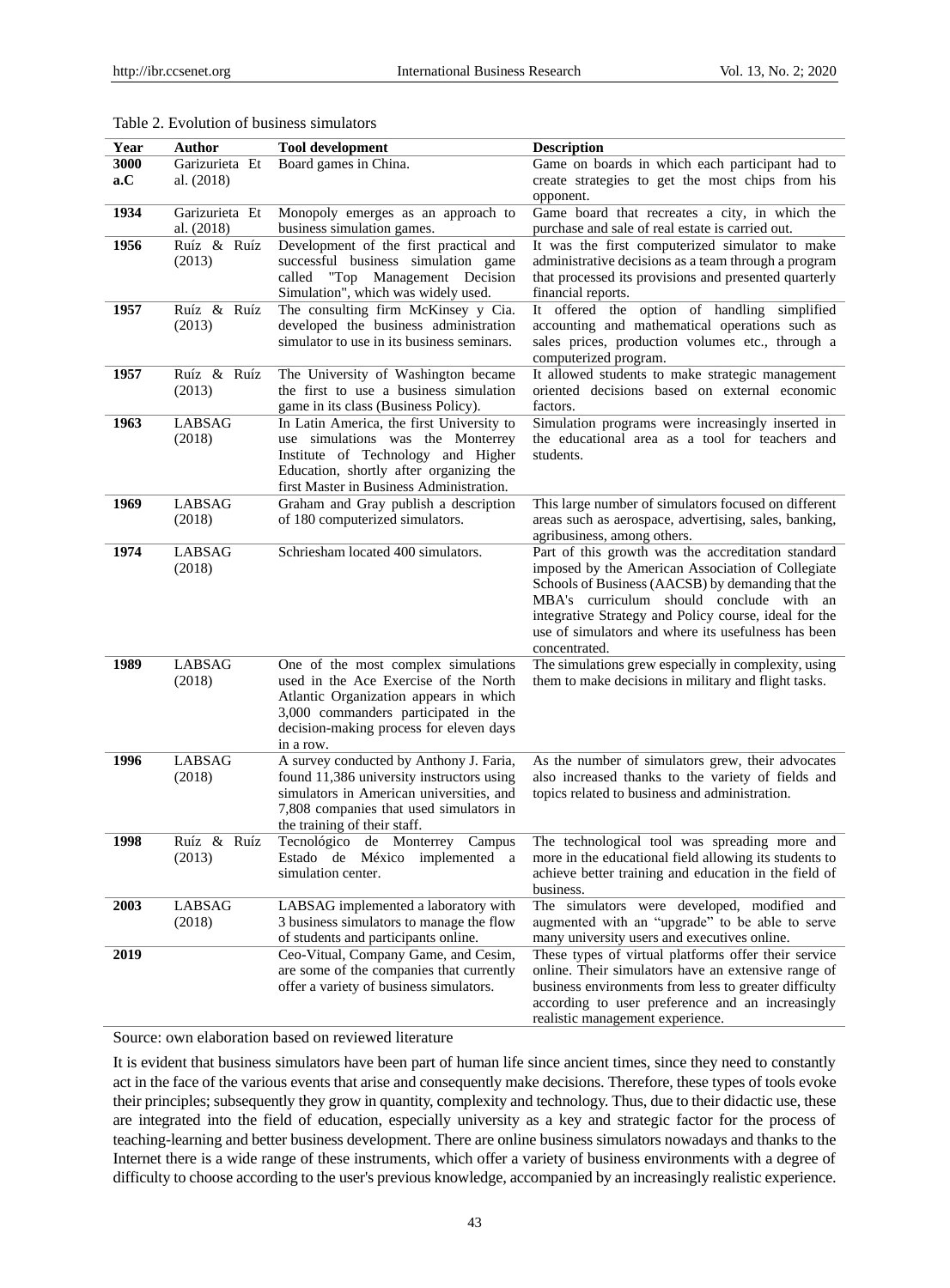## **General characteristics of business simulators**

Using the words of Lainema (1999), the use of business simulators complement the theoretical material and act as a final stage of mastery during training. As one of the most active training methods, a business simulation activates participants' thinking and behavior, incentives a high degree of participation in the game process, and mandates interaction between the participants and the game materials.

According to Ru  $\acute{\textbf{z}}$  & Ru  $\acute{\textbf{z}}$  (2013), the business simulator is a dynamic training tool, useful for academic development that allows the individuals involved obtaining a practical and comprehensive learning. Users must be placed in a context that imitates reality in a way that they can experience without risks, and their learning contributes to raising their formative quality during the process.

Ochoa, González, Moriel, Arreola & García (2017) consider that learning with business simulators helps in decision-making. It is relatable to different real-life scenarios and the complexity of daily work in organizations, and common activities in companies: industrial, goods and services, educational and others. These characteristics can be coupled to users' needs, without neglecting the range of variables that are part of the decisions that must be made during the simulation (e.g., sales price, production volumes, inventory control, short and long term investments, loans, time management, points of sale, etc.) according to the type of business that is simulated.

Therefore, the different business topics presented in games become a powerful tool for universities that seek to improve teaching-learning dynamics, such as organizations that intend to train staff or simply business enthusiasts who want to expand their training, knowledge and business skills.

## **Benefits of business simulators for students and teachers in HEIs**

Table 3. Benefits of business simulators

| <b>Benefits of business simulators</b>                                                                                                                                                                                                                                                                                                                                                        |                                                                                                                                                                                                                                         |  |  |
|-----------------------------------------------------------------------------------------------------------------------------------------------------------------------------------------------------------------------------------------------------------------------------------------------------------------------------------------------------------------------------------------------|-----------------------------------------------------------------------------------------------------------------------------------------------------------------------------------------------------------------------------------------|--|--|
| <b>Students</b>                                                                                                                                                                                                                                                                                                                                                                               | <b>Teachers</b>                                                                                                                                                                                                                         |  |  |
| Students can use the information obtained from changing and<br>complex environments to improve their ability to assimilate<br>and organize it.                                                                                                                                                                                                                                                | It gives them the opportunity to create new and dynamic work<br>environments in class, so that students pay better attention.                                                                                                           |  |  |
| It motivates their focus in acquiring theoretical knowledge<br>that will be very useful when starting a business simulation.                                                                                                                                                                                                                                                                  | They can monitor each of the activities and decisions that the<br>work teams are carrying out from their computers.                                                                                                                     |  |  |
| Ability to work effectively as a team.                                                                                                                                                                                                                                                                                                                                                        | Create an appropriate evaluation system.                                                                                                                                                                                                |  |  |
| They can experience real situations in the business<br>environment so that when faced with them in their working<br>life they can relate to their learning from the simulations.                                                                                                                                                                                                              | The instructor's role in the simulations will allow keeping<br>students up to date with information regarding the activities<br>that will be carried out in the games, which will enrich their<br>technological and business knowledge. |  |  |
| Ability to plan, create strategies and make high-risk decisions,<br>just as a manager or high-level business official does.                                                                                                                                                                                                                                                                   | It allows the theoretical contents to be selected in a timely<br>manner, according to the activities that will be carried out in<br>the simulator.                                                                                      |  |  |
| They contribute to learn from mistakes and critically analyze<br>the possible consequences of the solutions taken (Joldoshov<br>& Sayakbaeva, 2018).                                                                                                                                                                                                                                          | The teachers act as coordinators in the different activities that<br>must be planned in the simulator before starting a simulation<br>so they will have the power to choose game variables and<br>scenarios.                            |  |  |
| The administrative roles of each team member are assumed<br>with responsibility and seriousness.                                                                                                                                                                                                                                                                                              | Creates an evolution in the teaching-learning methodology<br>through experiences that resemble reality.                                                                                                                                 |  |  |
| Students face competitive environments because they must<br>deal with other companies (work teams) and their decisions<br>keep them at the top of the market, thus improving their<br>proficiency (Alqirem & Al Omoush, 2018).                                                                                                                                                                | Make the most of students' knowledge, contributions and<br>interaction in such a way that the class becomes a business<br>incubator.                                                                                                    |  |  |
| Provides ability to perform different forms of leadership.                                                                                                                                                                                                                                                                                                                                    | It dynamizes group relationships, enhances participatory and<br>collaborative work in the classroom.                                                                                                                                    |  |  |
| It helps students to show management skills as an<br>entrepreneur: to set long-term goals and to use beneficial<br>opportunities.                                                                                                                                                                                                                                                             | According to Musarskaya & Kooli (2017), the simulators<br>promote innovative teaching methods and improve teamwork<br>skills.                                                                                                           |  |  |
| According to León & Cañas (2014), its benefit, over other<br>didactic methodologies, is that it allows them to learn through<br>interactive processes in which they use their knowledge and<br>information provided, to make comprehensive business<br>decisions, obtain continuous feedback on the results of these<br>decisions and improve their learning in trial and error<br>processes. |                                                                                                                                                                                                                                         |  |  |
| It manages to bring students closer to economic realities<br>where they can make decisions and assess their results until<br>they become aware of the circumstantial factors that affect<br>business efficiency (Musarskaya & Kooli, 2017).                                                                                                                                                   |                                                                                                                                                                                                                                         |  |  |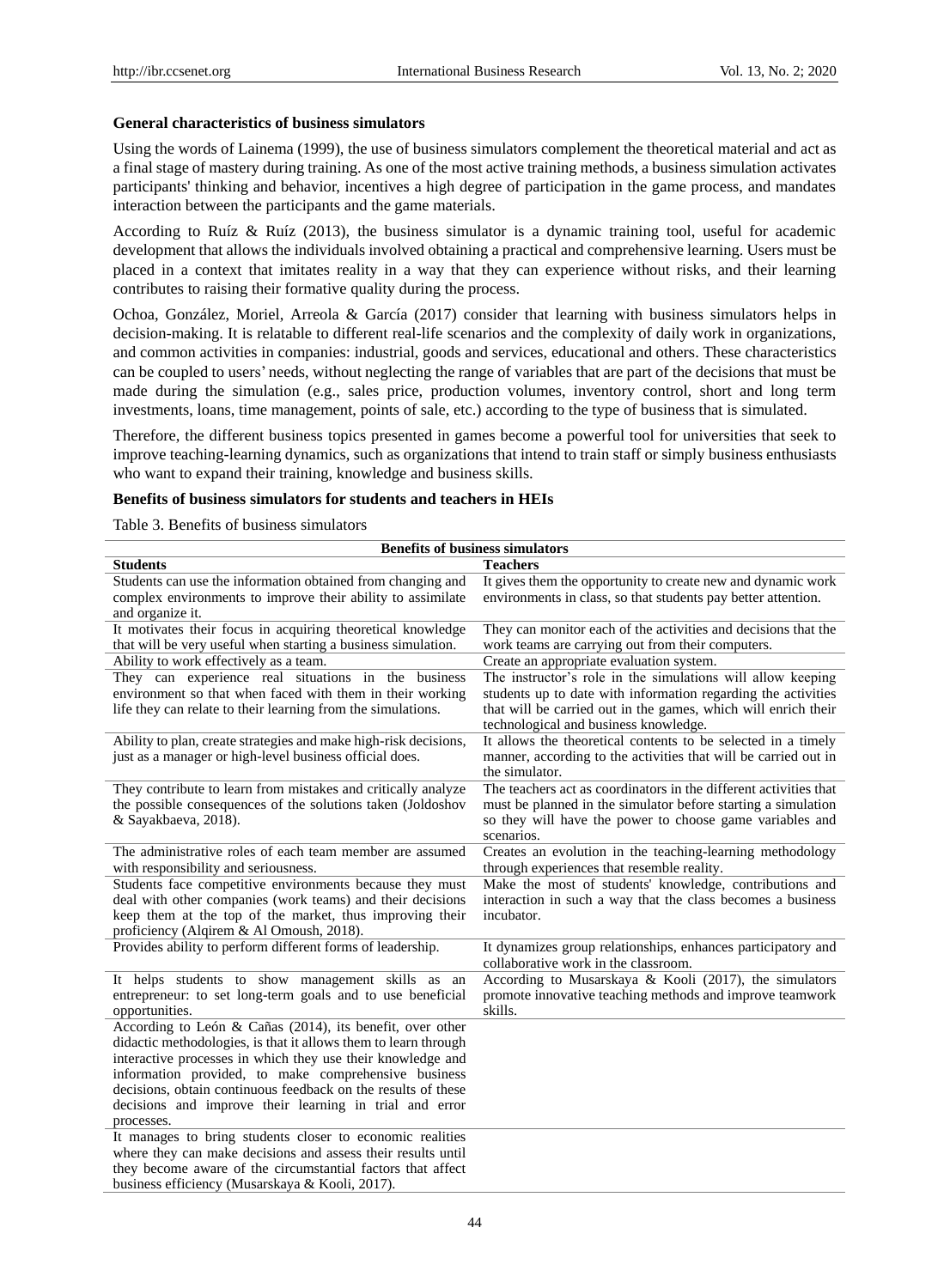#### **Source:** own elaboration

## **Business simulators classification**

According to Garzón (2012), business simulators can be classified as follows:

**General:** When it comes to demonstrating the use of corporate strategies and key decisions that the company's management must make.

**Specific:** When they focus on the simulation of activities in a particular area of a company, such as: Marketing, finance and production.

#### **Comparative analysis of business simulators**

Business simulation has become an important instructional product, as it allows participants to integrate and apply accumulated knowledge using a systems approach to master decision-making skills and act as managers in a simulated, yet realistic, business environments.

An exhaustive research is conducted in bibliographic sources to determine some of the business simulators that can be used in this study. Chavarro & Ram fez (2009) deduce that virtual CEO is one of the best known general business simulators in the market since the user experience, under the company's direction, analyzes all kinds of variables and administrative areas that the tool offers for proper decision making. Meanwhile, Mendoza (2016) considers that Global2020, a CompanyGame platform simulator widely used in educational and business training, recognizes key variables, such as the functional areas of the company. Finally Garzón (2012) declares that LABSAG offers the process of administration, installation, training and advice in the use of business simulators for the development of managerial skills and abilities as a fully installed integral platform, in a dedicated way for the exclusive use of a University in several careers and departments.

These three types of internationally recognized virtual business simulators are compared:

| <b>CEO-VIRTUAL</b>                                                   | <b>GIOBAL2020</b>                                                    | <b>TEMPOMATIC</b>                                           |
|----------------------------------------------------------------------|----------------------------------------------------------------------|-------------------------------------------------------------|
| Virtual platform: Ceo-Virtual                                        | Virtual platform: CompanyGame                                        | Virtual platform: LABSAG                                    |
| Payment                                                              | Payment                                                              | Payment                                                     |
| It works online via a link shared to<br>competitors by coordinators. | It works online via a link shared to<br>competitors by coordinators. | It works online or through installed<br>software on any PC. |
| Modality: competitive team, competitive                              | Modality:<br>competitive<br>team,                                    | Modality:<br>competitive<br>team,                           |
| individual                                                           | competitive individual                                               | competitive individual                                      |
| 8 teams with an unlimited number of                                  | Maximum of 25 participants                                           | Unlimited participants                                      |
| participants per team.                                               |                                                                      |                                                             |
| Sector: Various                                                      | <b>Sector: Services</b>                                              | Sector: Consumer goods                                      |
| Simulation duration: 6 periods                                       | Simulation duration: 16 hours                                        | Simulation duration: 3 months                               |
| Topics:                                                              | Topics:                                                              | Topics:                                                     |
| Strategic planning<br>٠                                              | Internationalization strategy.                                       | Strategic planning                                          |
| Economic-financial                                                   | Economic-financial                                                   | Economic-financial                                          |
| management.                                                          | management                                                           | management.                                                 |
| Accounting                                                           | Operation management                                                 | Sales management                                            |
| Personnel management<br>٠                                            | HR management.<br>٠                                                  | Personnel management                                        |
| Marketing management<br>٠                                            |                                                                      | Operation management                                        |
| Operation management                                                 |                                                                      |                                                             |
| It recreates competitive market behavior,                            | It recreates the competitive scenario of                             | Participants will manage an industrially                    |
| based on the understanding of basic                                  | companies producing<br>textile<br>five                               | assembled consumer goods company,                           |
| market laws when investing in it.                                    | of clothing,<br>articles<br>which must                               | handling all managerial functions, with                     |

Table 4. Comparative analysis of business simulators

market laws when investing in it. Participants occupy the role of business managers who try to improve their profits without losing sight of the interest in the community and the environment.

articles of clothing, which must compete with each other. All users start the simulation in the same competitive position.

handling all managerial functions, with a long-term perspective.

| Decisions are made regarding:           | Decisions are made regarding:          | Decisions are made regarding:           |
|-----------------------------------------|----------------------------------------|-----------------------------------------|
| Sale price                              | <b>Markets</b><br>٠                    | Production<br>٠                         |
| <b>Production Level</b>                 | Production<br>٠                        | Sales<br>٠                              |
| Marketing Investment<br>٠               | Design<br>٠                            | Staff organization<br>٠                 |
| Investment in R&D                       | Marketing<br>٠                         | Financing<br>٠                          |
| Investment in Plant<br>٠                | <b>Human Resources</b><br>٠            |                                         |
| Loan request<br>٠                       | Market research<br>٠                   |                                         |
|                                         | Financing<br>٠                         |                                         |
| Requires license to use                 | Requires license to use                | Requires license to use                 |
| There is only one coordinator (teacher) | There is a coordinator or coordinators | There is only one coordinator (teacher) |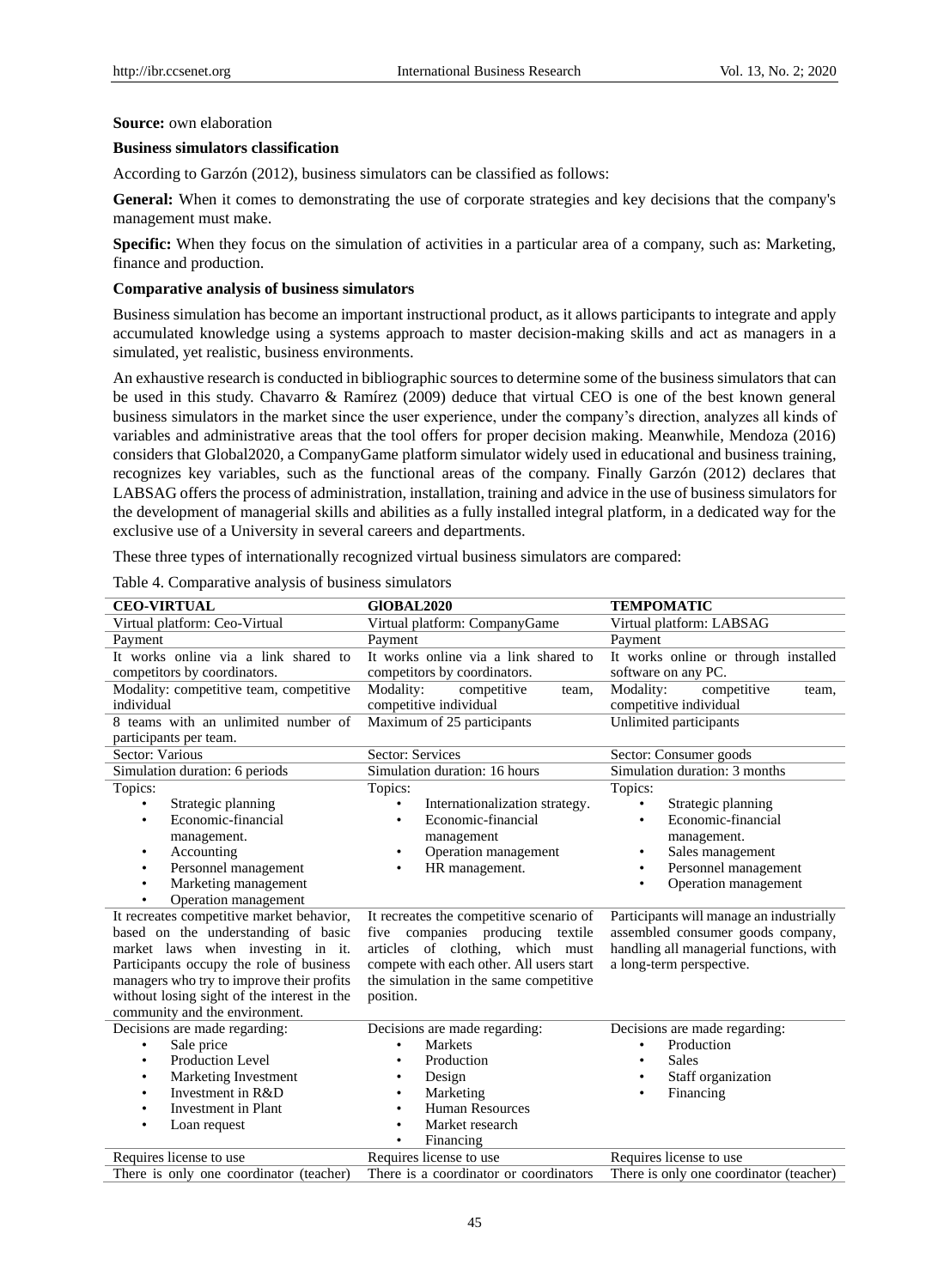| who will have control over different<br>characteristics of the simulation.                                                                                                                             | who will have control over different<br>characteristics of the simulation.                                                                                                                                                                                                                                                                                       | who will have control over different<br>characteristics of the simulation.                                                                                                                                                                              |
|--------------------------------------------------------------------------------------------------------------------------------------------------------------------------------------------------------|------------------------------------------------------------------------------------------------------------------------------------------------------------------------------------------------------------------------------------------------------------------------------------------------------------------------------------------------------------------|---------------------------------------------------------------------------------------------------------------------------------------------------------------------------------------------------------------------------------------------------------|
| Price:<br>Standard plan: \$2,100 for 3 months,<br>\$3,360 for 6 months, and \$4,999 for 12<br>months.<br>Corporate plan: \$3,600 for 6 months,<br>\$5,376 for 12 months, and \$7,999 for 24<br>months. | Price: The company does not provide<br>this type of information if a formal<br>request from an institution that is really<br>interested in acquiring the software.                                                                                                                                                                                               | Price: Light version with 5 simulators,<br>includes<br>the<br>simulator<br>"TEMPOMATIC" and has a cost of<br>\$35,000 for 5 years.<br>Full version with 8 simulators, includes<br>the simulator "TEMPOMATIC" and<br>has a cost of \$40,000 for 5 years. |
| Payment methods:<br>Credit card, electronic transfer (has a 5%<br>discount), or cash through rapipago or<br>easy payment.                                                                              | Payment methods:<br>-Sponsorship code: alphanumeric code<br>delivered by CompanyGame and which<br>allows to register courses.<br>-Course payment: Access to a credit<br>card payment gateway to pay the<br>course fee, or<br>-Student payment: when registering,<br>students must pay an amount using a<br>credit card payment gateway to pay the<br>course fee. | Payment methods:<br>Conclusion of a contract of sale in<br>which the contracting party covers the<br>payment in a single exhibition by<br>electronic transfer to the account<br>notified by the supplier.                                               |

Sources: (CEO-VIRTUAL, 2014); (Global2020, 2015); (Michelsen Consulting, 2018); (Michelsen Consulting , 2019)

The main characteristics of business simulators that could be considered prior to their acquisition are shown in table 4, given that choosing a tool like such in educational processes guarantees the growth and improvement of pre-professionals skills. After a brief evaluation, the CEO-VIRTUAL technology tool is established as a better option since it is a simulator that reproduces the behavior of a competitive market with complete business topics, in which its participants make decisions of all kinds, for which they must possess extensive administrative theoretical knowledge. Moreover, its price and payment method are accessible to HEIs.

## **Building the strategy**

Prior to building the strategy, several authors' criteria are analyzed, including Orellana & Montenegro (2015) who structure three comprehensive stages in the implementation of business simulators in the teaching-learning process: preparation, planning, and execution and evaluation. Tejada, Viñas, & Arcos (2016) establish the following phases: Planning, integration, detection of areas of opportunity, diagnosis, design-development, and evaluation. Barcia & Carvajal (2015) consider that the choice of appropriate teaching elements for each situation and design of good educational interventions are abbreviated in a series of learning activities aimed at students and appropriate to their characteristics, these are: objectives, contents, methods (techniques), resources (means), and evaluation. Likewise, Da Cruz (2017) proposes the following phases: diagnosis, planning, organization-execution, control and evaluation. However, the last two authors make their contributions of phases and activities in a general way as part of the teaching-learning process in higher education that is certainly linked and contributes to this proposal. Five phases are, thus, proposed: diagnosis, preparation, planning, execution, evaluation and control.

# **Stage 1. Diagnosis of HEI conditions**

• Establish the profile of the teacher in charge of the business simulation subject according to the HEI regulations. The following profile is proposed:

Table 5. Recommended teaching profile

|                                    |                                       | Requirements                                               |                                      |
|------------------------------------|---------------------------------------|------------------------------------------------------------|--------------------------------------|
| <b>Job title</b>                   | <b>Instruction</b>                    | <b>Expertice</b>                                           | <b>Technical competencies</b>        |
| College                            | <b>LEVEL:</b> Pre-degree and Teaching | and                                                        | Business Management of Technological |
| professor                          | Post-degree                           | Administration                                             | Tools in particular (business        |
|                                    | <b>KNOWLEDGE</b><br>AREA:             |                                                            | simulators)                          |
|                                    |                                       | Business Administration or Experience in the workplace and |                                      |
|                                    | other related area                    | business.                                                  |                                      |
| $\sim$ $\sim$ $\sim$ $\sim$ $\sim$ |                                       |                                                            |                                      |

Source: own elaboration

• Verify the current conditions of each institution's technological infrastructure.

• Determine the existence of a computer program in business simulation.

• Know the teachers skills in the use of business and teaching simulators by staff in charge.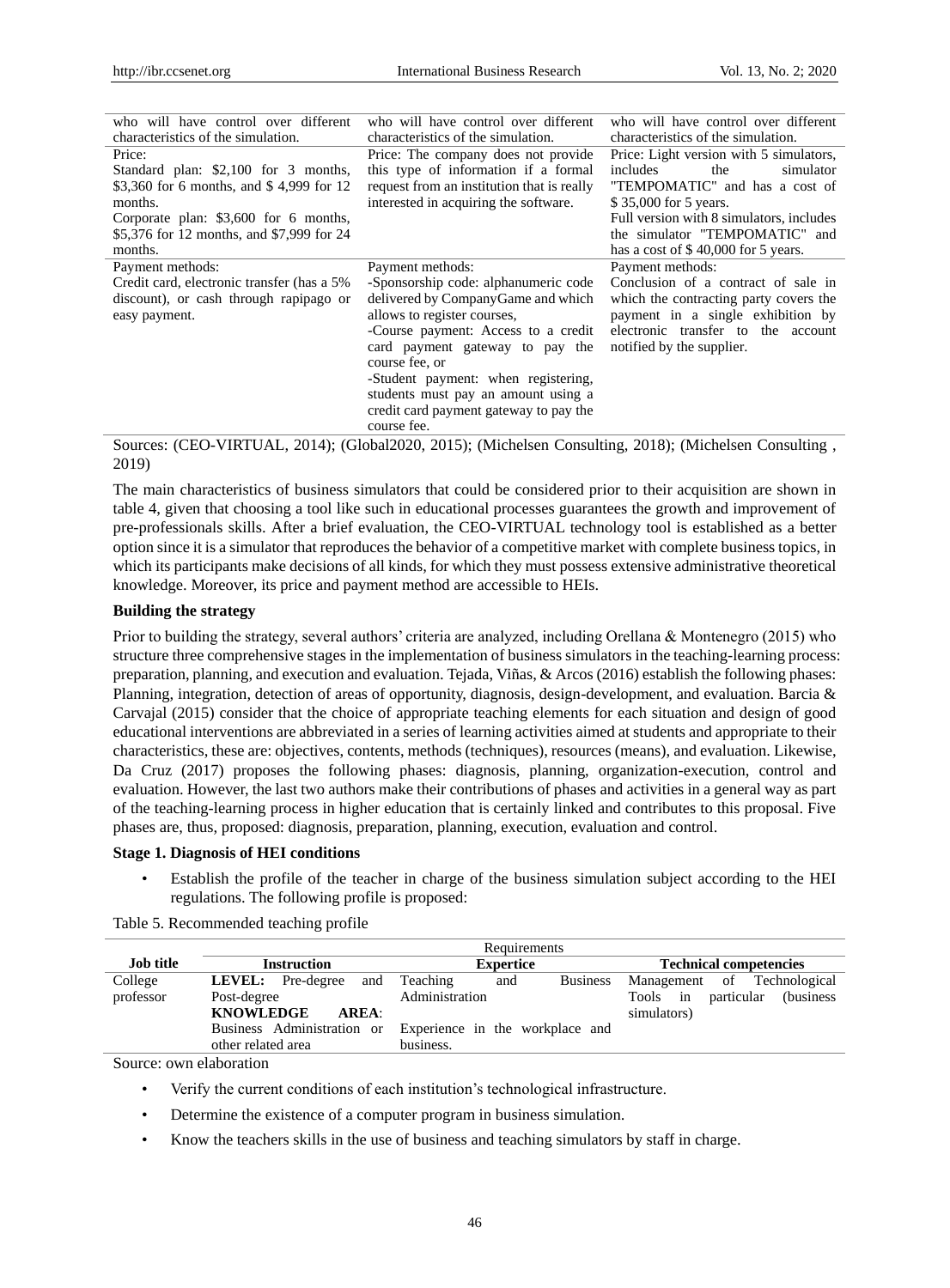## **Stage 2. Preparation of previous conditions**

- Select the teacher who meets the appropriate profile by the Commission in charge.
- Train teachers on business simulators.
- Analyze the knowledge of trained teachers through a data collection instrument.
- Propose new training topics.
- Adapt the course's laboratories.
- Acquire the computer program. See table 4.

## **Stage 3. Planning**

• Prepare the units and topics by the selected teacher. The following are suggested:

Table 6. Units and content

| <b>UNITS</b>                                 | <b>CONTENT</b>                                                        |  |
|----------------------------------------------|-----------------------------------------------------------------------|--|
| Unit 1. Introduction to business simulation. | 1.1. History of business simulation.                                  |  |
|                                              | 1.2. Concepts and definitions of business simulators.                 |  |
|                                              | 1.3. Types and characteristics of business simulators.                |  |
|                                              | 1.4. Business simulation and its relationship in the business         |  |
|                                              | environment.                                                          |  |
| Unit 2. Introductory framework.              | 2.1. Management decision making.                                      |  |
|                                              | 2.2. Economic-financial, personnel, marketing decisions among others. |  |
|                                              | 2.3. Strategic management.                                            |  |
|                                              | 2.4. Teamwork.                                                        |  |
| Unit 3. Computational tools.                 | 3.1. Introduction of the simulator (software) acquired.               |  |
|                                              | 3.2. Work environment. Main options, access menus, action buttons.    |  |
|                                              | 3.3. Data entry, rules, conditions, basic simulation scenarios.       |  |
|                                              | 3.4. Explanation of the variables displayed by the simulator.         |  |
| Unit 4. Reports and decision-making.         | 4.1. Generation of graphics and consolidates.                         |  |
|                                              | 4.2. Analysis of results. Management decisions                        |  |
|                                              | 4.3. Reports presentation                                             |  |
|                                              | 4.5. Proposal of case studies supported by the simulator.             |  |

Source: own elaboration

- Perform semiannual planning such as: Syllabus, analytical program, and class plan, among others, in accordance with the policy of each institution.
- Build educational resources such as videos, presentations, workshops, and forums among others for each planned unit.
- Design a diagnostic instrument on previous knowledge of business simulation aimed at students.

#### **Stage 4. Execution of simulator planning**

- Apply the diagnostic instrument to students to strengthen teaching-learning strategies.
- Address sequentially planned units accompanied by the class plan.
- Refine the class plan and educational resources.
- Use a didactic procedure in which students apply the use of the simulator.

# **Stage 5. Evaluation and action control**

- Conduct an accompanying workshop with the participants to gather their opinions about each stage of the program.
- Conduct class observations to professors and students to assess performance in the use of business simulators.
- Apply an instrument to know the degree of satisfaction of teachers and students in the use of the business simulator (IADOV is suggested).
- Verify that the personnel in charge fully transmitted the semiannual planning to students.
- Analyze the overall results for continuous improvement.

# **5. Conclusions**

This research makes available to the HEIs an alternative that breaks the teaching-learning paradigms traditionally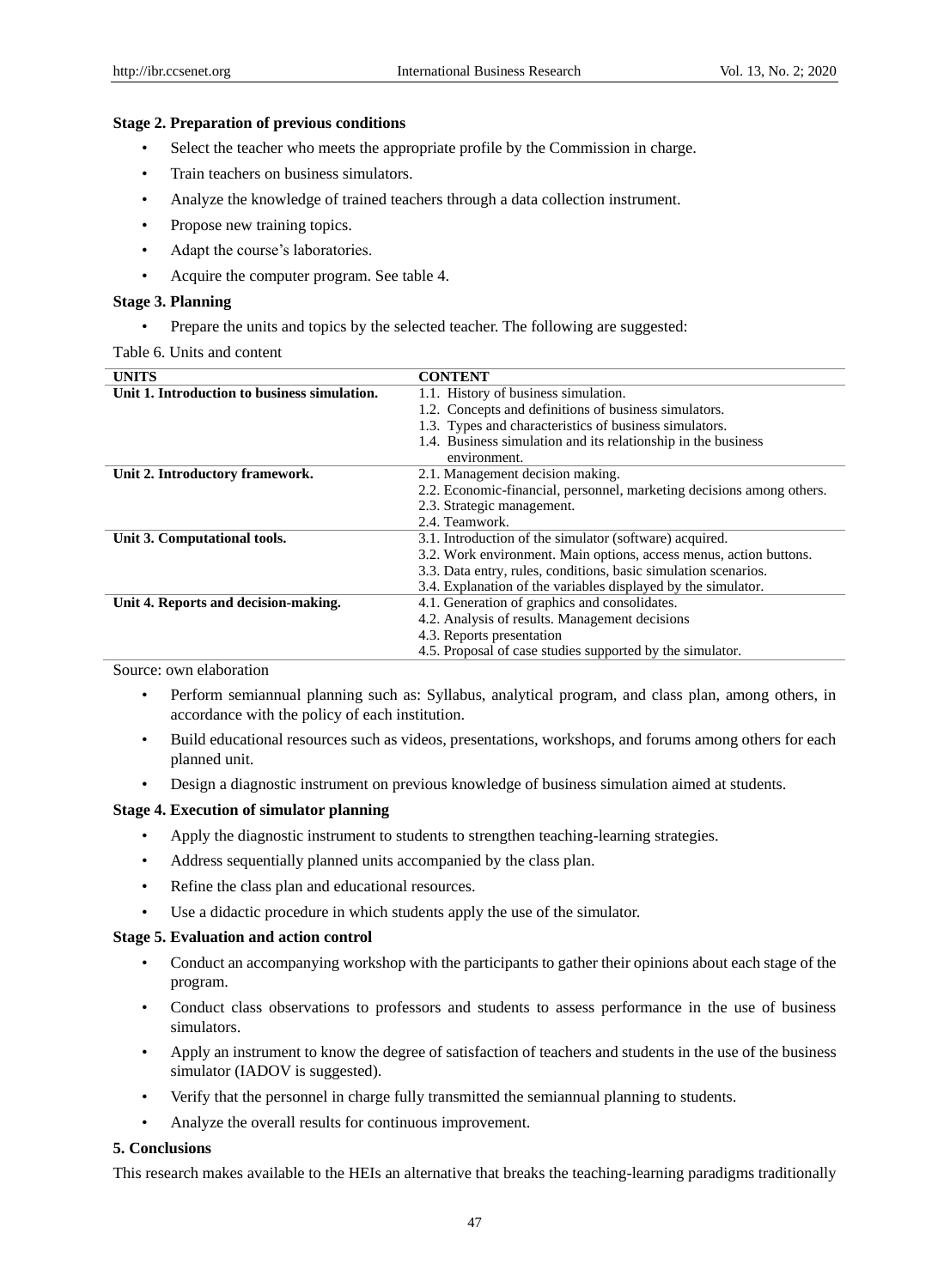used, higher education institutions that have the responsibility of training highly prepared professionals should consider this proposal in order to implement it as a strategy in their study program.

The research reflects that its use is fundamental in the teaching-learning process since it allows teachers to provide their students the opportunity to experience a new and dynamic simulated work environment through an appropriate methodology, so that they can prepare to face real situations in the business field and in working life, based on their experience with each of the elements.

The proposed strategy contributes to the use of the business simulator in the teaching-learning process in business administration or related careers. It is a valuable tool that allows enhancing teachers' and students' professional training skills. Finally, the methodological strategy comprises 5 stages that are constituted as follows: diagnosis, preparation, planning, execution, evaluation, and control.

## **References**

- Alqirem, R., & Al Omoush, K. (2018). System Dynamics Simulator of Inventory Management as a Learning Tool to Improve Undergraduate's Decision Making. *International Conference on Engineering, Project, and Product Management*, 275-280. https://doi.org/10.1007/978-3-319-74123-9\_29
- Ballina, F., & Marín, S. (2007). *Las competencias profesionales con las TIC y el espíritu emprendedor.* (S. G. Técnica, Ed.) Ministerio de educación y ciencia secretaría general de educación. Retrieved August 12, 2019, from http://bit.ly/2KFDSZ1
- Barcia, J., & Carvajal, B. (2015). El proceso de enseñanza aprendizaje en la educación superior. *REFCalE, 3*(3), 139-154. Retrieved October 3, 2019, from www.refcale.uleam.edu.ec/index.php/refcale/article/view/57
- CEO-VIRTUAL. (2014). *ceo-virtual.com*. Retrieved from https://www.ceo-virtual.com
- Chavarro, M., & Ramírez, A. (2009). *Importancia de la implementación de tecnologías de información y herramientas.* Universidad de la Salle. Bogot á Ciencia Unisalle.
- Consejo de Educación Superior. (2018). *Ley Orgánica de Educación Superior. Quito, Pichincha, Ecuador: Registro Oficial Suplemento 297.* Retrieved August 7, 2019, from http://bit.ly/2yNxQzW
- Da Cruz, R. (2017). *Gestión académica universitaria para el desempeño del profesor en el proceso de enseñanza-aprendizaje.* Universida de Matanzas. La Habana: Editorial Universitaria del Ministerio de Educación Superior de la República de Cuba. Retrieved October 3, 2019, from https://ebookcentral.proquest.com/lib/utasp/reader.action?docID=5045609&ppg=1
- Garizurieta, J., Muñoz, A. Y., Otero, A. D., & González, R. Á. (2018). Simuladores de negocios como herramienta de enseñanza-aprendizaje en la educación superior. *Scielo, X*(2). Retrieved August 12, 2019, from http://bit.ly/2YQ0BqC
- Garzón, M. (2012). *Los simuladores de negocios como alternativa de desarrollo empresarial.* Universidad Católica de Santiago de Guayaquil. Guayaquil: Universidad Católica de Santiago de Guayaquil.
- *Global2020*. (2015). Retrieved from doi:bit.ly/2XEa5WY
- Guzmán, A. P., & Moral, M. E. (2018). Percepción de los universitarios sobre la utilidad didáctica de los simuladores virtuales en su formación. *Revista de medios y educación, 53,* 41-60. https://doi.org/10.12795/pixelbit.2018.i53.03
- Joldoshov, M., & Sayakbaeva, J. (2018). The Significance of Using Business Simulations in Training of Bachelors andMasters. *Formación profesional docente en Asia Central. Educación y formación técnica y profesional: cuestiones, inquietudes y perspectivas., XXVIII*. https://doi.org/10.1007/978-3-319-73093-6\_11
- LABSAG. (2018). *Historia y Eficacia de la Simulación*. LABSAG Simuladores de Negocios. Retrieved August 26, 2019, from http://bit.ly/2U5LHeP
- Lainema, T. (1999). Planning Guidelines for Next Generation Business Simulation. *IFIP-International Federation for Information Processing, XVII*. https://doi.org/10.1007/978-0-387-35393-7\_3
- León, E., & Cañas, F. (2014). Modelos de simulación en la Escuela de Administración de Negocios, UCR. *Red de Revistas Científicas de América Latina, XV*(31), 86-98. Retrieved September 12, 2019, from http://www.redalyc.org/articulo.oa?id=66631887007
- Mendoza, F. (2016). *Tutorial de la asignatura simulación gerencial a partir del simulador business global de company game.* Universidad de la Salle . Bogotá: Ciencia Unisalle.
- Michelsen Consulting. (2019). *LABSAG Simuladores de Negocios*. Obtenido de bit.ly/2ITAHUW